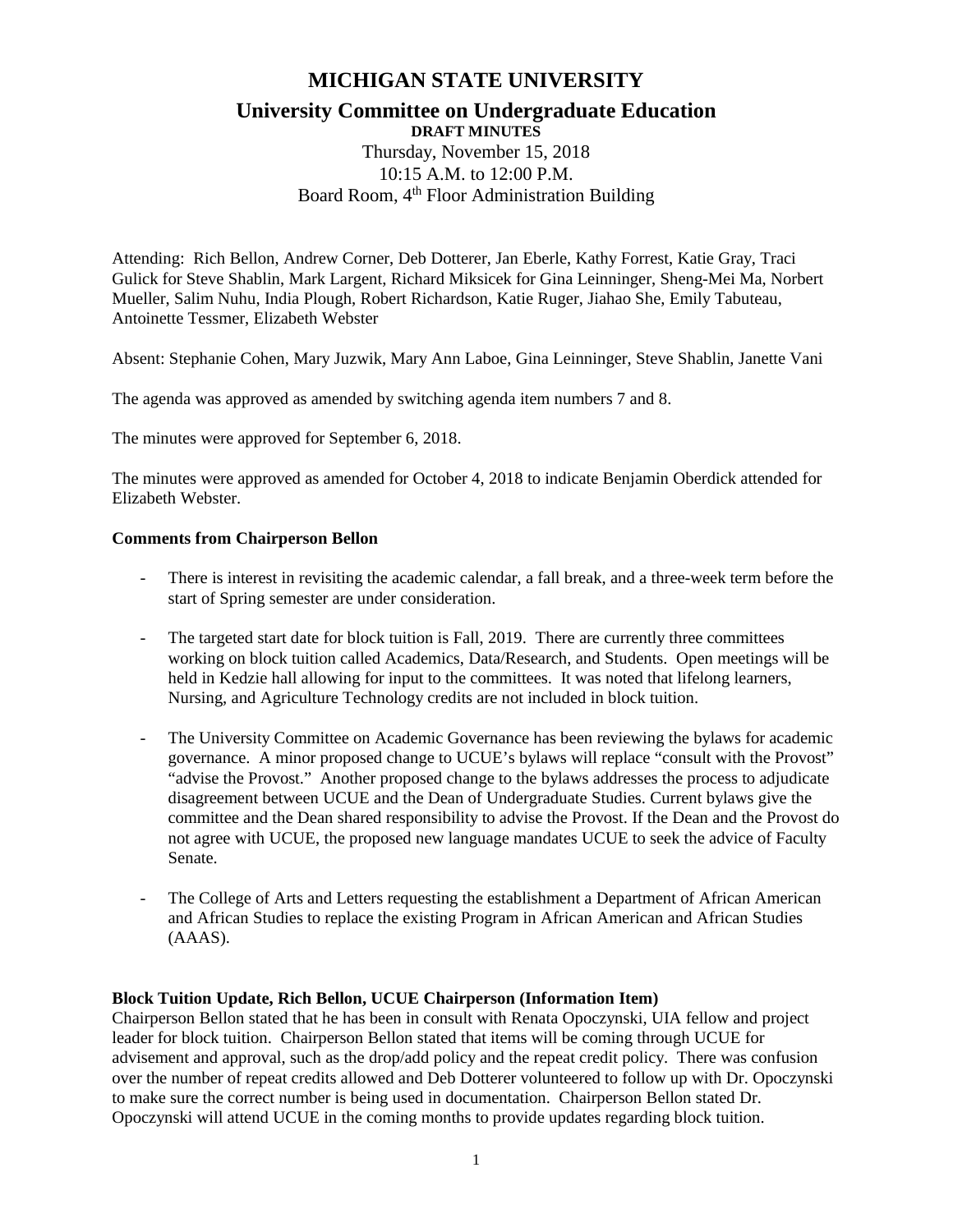#### **Comments from the Interim Associate Provost for Undergraduate Education Largent:**

- Benefits and timeline of block tuition were discussed. It was noted that all other Big 10 Universities are using block tuition except MSU and Nebraska. More than half of the public universities in Michigan are using block tuition.
- The University is moving forward with implementation of a new Student Information System (SIS). Two vendors were given serious consideration: Workday (cloud based), and Oracle (mainframe). Due to limitations from Workday, Oracle was chosen as the vendor who will provide MSU with a new SIS. Consultants as well as existing MSU employees will be used for implementation with an effective date of January 1, 2019.

#### **Request to Change the Graduation Requirements (CORE) for the Bachelor of Science Degree in Lyman Briggs College (Action Item)**

Rob LaDuca, Chair, Educational Policy Committee, Lyman Briggs

The committee granted voice to Dr. LaDuca.

Dr. LaDuca stated that the Physics Department wants to ensure that every physics course has a laboratory component with it. A loophole currently exists allowing students to graduate without this and approval of the Request will close the loophole.

Voice was removed from Dr. LaDuca.

The following motion was approved as amended.

## *The University Committee on Undergraduate Education duly considered and endorsed the request to Change the Graduation Requirements (CORE) for the Bachelor of Science Degree in Lyman Briggs College and requested that Item #19 on Program Request form be completed.*

**Request for a New Minor in Race and Ethnicity in the United States (Action Item)** Walter Hawthorne, Associate Dean, College of Social Science Mindy Moran, Associate Professor, College of Social Science

The committee granted voice to Associate Dean Hawthorne and Associate Professor Moran.

Associate Dean Hawthorne indicated the College of Social Science is requiring every student to complete an approved 15-credit interdisciplinary minor and 3 credits of experiential learning. Each minor must include 9 credits in Social Science and 6 credits outside of the College. The new minor would be administered by the Department of Anthropology in collaboration with the Department of Sociology.

A discussion took place regarding the choice of ENG 350, 352, and 354 being offered opposed to 351, 356, or 360. Associate Dean Hawthorne indicated that the College does not want to replicate other programs such as Chicano, Latino, and Jewish studies. This minor is meant to be distinct from other minors with a broad focus on race and ethnicity, rather than a particular track. Seat availability was also considered when choosing courses to offer.

It was noted on page 3, item #4 that the capstone course, ANP 330 was listed as "Race, Ethnicity and Nation". However the same course on page 18 was listed as "Race, Ethnicity, and Nation; Anthropological Approaches to Collective Identity."

Voice was removed from Associate Dean Hawthorne and Associate Professor Moran.

The following motion passed unanimously.